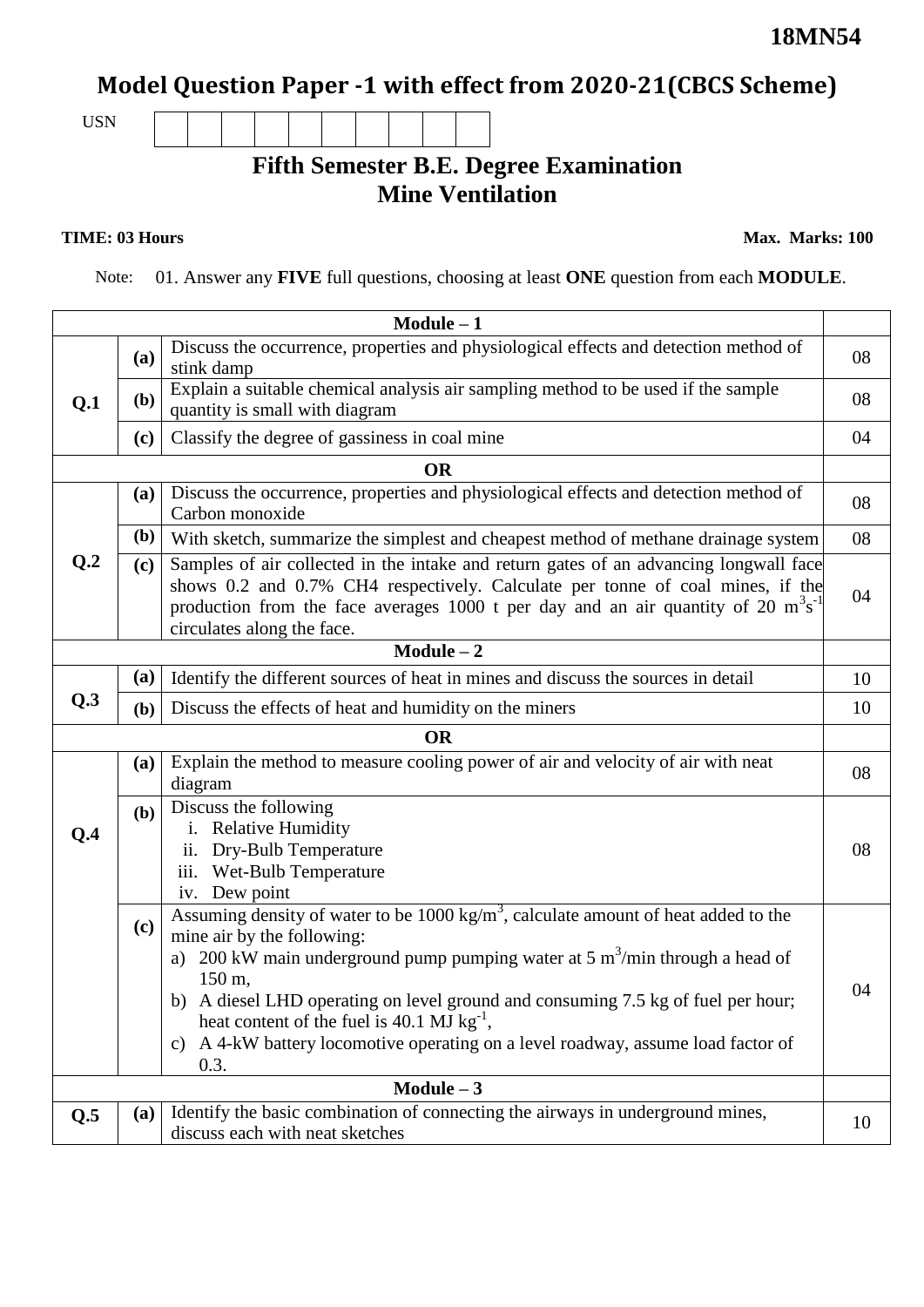## **18MN54**

|              | (b) | Discuss the various factors to be considered for economic designing of mine airways                                                                                                                                                                                                                                                                                                                                                                                          |    |  |  |  |  |  |
|--------------|-----|------------------------------------------------------------------------------------------------------------------------------------------------------------------------------------------------------------------------------------------------------------------------------------------------------------------------------------------------------------------------------------------------------------------------------------------------------------------------------|----|--|--|--|--|--|
| <b>OR</b>    |     |                                                                                                                                                                                                                                                                                                                                                                                                                                                                              |    |  |  |  |  |  |
| Q.6          | (a) | Derive an expression for equivalent orifice                                                                                                                                                                                                                                                                                                                                                                                                                                  |    |  |  |  |  |  |
|              | (b) | An unlined roadway in hard rock, 2.8 x 3m in cross-section and 600 m long has two                                                                                                                                                                                                                                                                                                                                                                                            |    |  |  |  |  |  |
|              |     | right angle square bends with square inner corners. It has also a door frame (without<br>any door) of 1.5 x 2m size installed in a stopping. Calculate the pressure required to<br>circulate 10 $\text{m}^3\text{s}^{-1}$ of air through the roadway. Assume coefficient of friction k=0.0098<br>N $s2m-4$ for unlined airway in hard rock.                                                                                                                                  |    |  |  |  |  |  |
|              |     | $Module - 4$                                                                                                                                                                                                                                                                                                                                                                                                                                                                 |    |  |  |  |  |  |
|              | (a) | Identify the factors for the causes of natural ventilation and discuss each in detail                                                                                                                                                                                                                                                                                                                                                                                        | 10 |  |  |  |  |  |
| Q.7          | (b) | Two vertical shafts each 6m in diameter and 300m deep are connected at the bottom<br>by a level 2 x 2.5m in cross-section and 800m long. The average barometric pressure<br>in the shafts being 101.325 kPa. Calculate the velocity of flow in the level due to<br>natural ventilation. Temperature measurements in the shafts are as follows:<br>Downcast shaft-top = 293 K<br>Downcast shaft-bottom = 296 K<br>Upcast shaft-top = 303 K<br>Upcast shaft-bottom = $303.5$ K |    |  |  |  |  |  |
|              |     | Coefficient of friction k for shafts is 0.004 N $s^2m^4$ and for level k is 0.01 N $s^2m^4$ .                                                                                                                                                                                                                                                                                                                                                                                |    |  |  |  |  |  |
|              |     | <b>OR</b>                                                                                                                                                                                                                                                                                                                                                                                                                                                                    |    |  |  |  |  |  |
| Q.8          | (a) | Explain the different methods to control the capacity of fan                                                                                                                                                                                                                                                                                                                                                                                                                 | 10 |  |  |  |  |  |
|              | (b) | With diagram, discuss the modder deep type of Venturi blower                                                                                                                                                                                                                                                                                                                                                                                                                 | 10 |  |  |  |  |  |
| $Module - 5$ |     |                                                                                                                                                                                                                                                                                                                                                                                                                                                                              |    |  |  |  |  |  |
|              | (a) | Explain the steps involved in planning the ventilation                                                                                                                                                                                                                                                                                                                                                                                                                       |    |  |  |  |  |  |
| Q.9          | (b) | Discuss the type of ventilation system to be adopted if both intake and return shafts are<br>located close by at the centre of the property                                                                                                                                                                                                                                                                                                                                  |    |  |  |  |  |  |
| <b>OR</b>    |     |                                                                                                                                                                                                                                                                                                                                                                                                                                                                              |    |  |  |  |  |  |
| Q.10         | (a) | Explain the factors that will influence the ventilation officer of a new mine in<br>a) deciding the course for the ventilation and<br>b) deciding the total quantity of air to be circulated                                                                                                                                                                                                                                                                                 | 10 |  |  |  |  |  |
|              | (b) | A total airflow of 30 $m^3$ /s splits into two airways, measuring respectively 4m x 2.5m x<br>900m and 4.2m x 2.5m x 1100m. Calculate the airflow in each split.                                                                                                                                                                                                                                                                                                             |    |  |  |  |  |  |
|              | (c) | A mine has only one district at a distance of 500 m from the bottom of the<br>shafts. The average size of roadways is 4.3m x 2.7m and the average velocity of air<br>therein is 320 m/min. Find out the pressure difference at the pit-bottom (value of<br>$K=0.0001$ ).                                                                                                                                                                                                     | 5  |  |  |  |  |  |